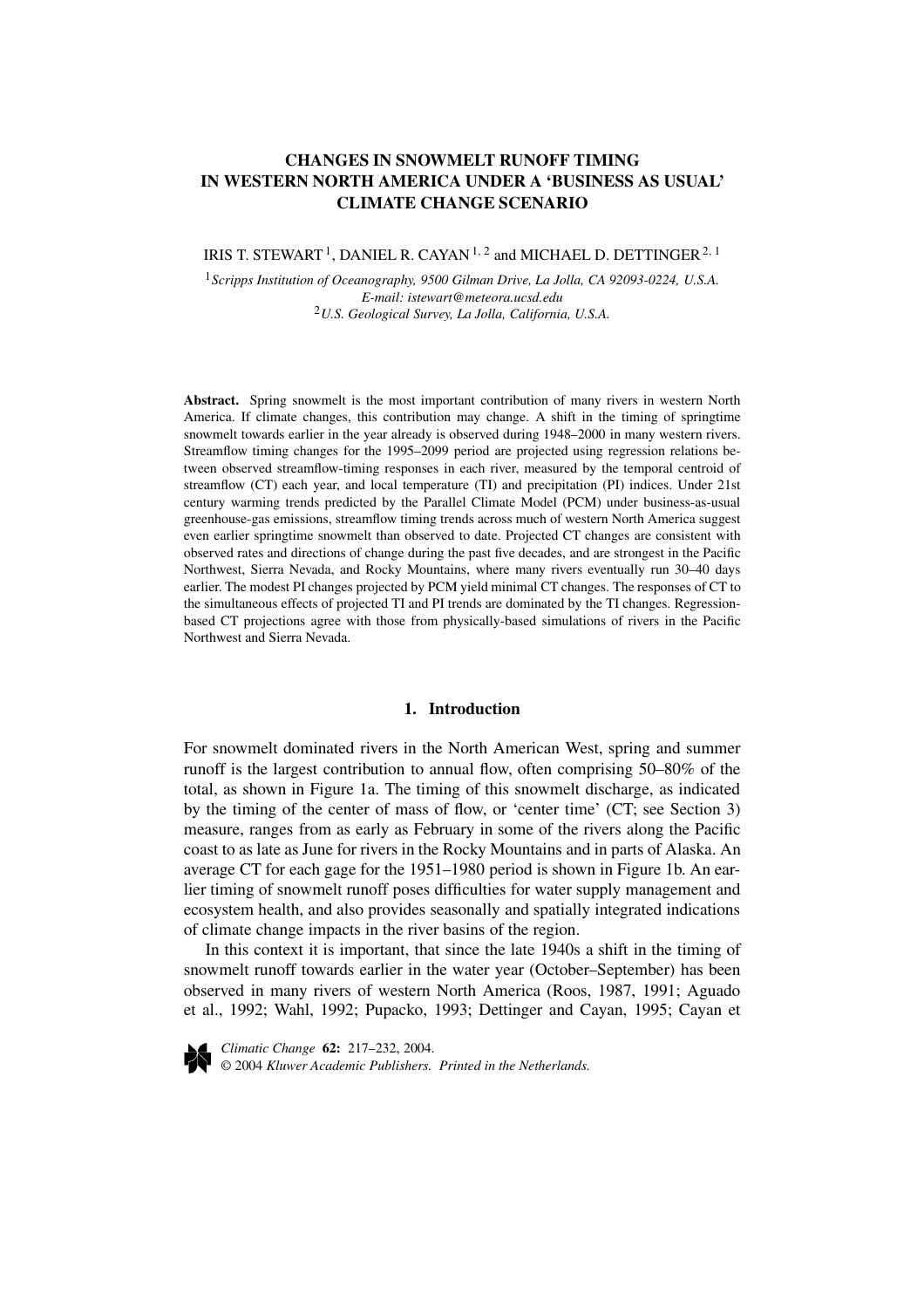al., 2001; Stewart et al., 2003). This shift has been documented through trends towards earlier timing of the initial pulse of snowmelt runoff, earlier timing of the center of mass of flow (observed CT trends are shown in Figure 2), and a redistribution of the average monthly fractional flow from the historical snowmelt season towards earlier in the water year. The trends in streamflow timing, as well as their interannual and long-term variability, have been most strongly connected with spring air temperature variations, in the sense that warmer temperatures have led to advances in snowmelt timing (Aguado et al., 1992; Dettinger and Cayan, 1995; Stewart et al., 2003). Here and in the remainder of this manuscript, an 'advance' in snowmelt runoff timing refers to an earlier runoff timing.

Changes in streamflow timing will likely occur in the future, if current climatechange projections prove correct. In addition, lower-elevation snowmelt dominated basins might change to rain dominated if cold season temperatures increases are sufficiently large. Ensembles of climate simulations from the NCAR Parallel Climate Model (PCM) (Washington et al., 2000) under a 'Business as Usual' (BAU) emissions scenario predict changes over the 21st century that include significantly warmer temperatures, of about  $+2$  to  $+3$ °C, as shown in Figure 3, along with marginal changes in precipitation (between about  $-10\%$  and  $+10\%$ ) in much of the region.

Given the indications for substantial changes in runoff during the last 50 years, and these projected warming trends and precipitation changes, it is important that we investigate potential future shifts in streamflow timing. This study projects streamflow-timing changes in terms of CT in response to simulated climate changes during the 21st century. Although a number of different measures could be employed, such as the beginning of the snowmelt period, or maybe the timing of the peak runoff sustained for a certain period of time, the CT measure was used in this study. Compared to other measures, CT was shown to be easily and reliably determined, comparatively insensitive to spurious interannual variations in flow, and represents a measure that is easily compared for basins in very different climatic regimes. In addition, because the CT measure has been used in previous studies, comparison of the results was facilitated.

The projections are made using PCM simulations of surface temperature and precipitation as inputs to regression models for a network of snowmelt-dominated streamflow gages throughout western North America. The projected changes in streamflow timing provide measures of an important and likely hydrologic response to the projected climatic changes, and are used to identify regions most sensitive to those changes. The validity of the regression models was confirmed using alternative streamflow simulations. These were based upon the same climate projections, but using more detailed, physically based models of selected river basins in California and the Pacific Northwest. Results depict large and continuing impacts of climatic change upon the water resources of western North America.

Notably, although the results shown here focus on just one BAU simulation, the projected long-term climate changes under western North America from several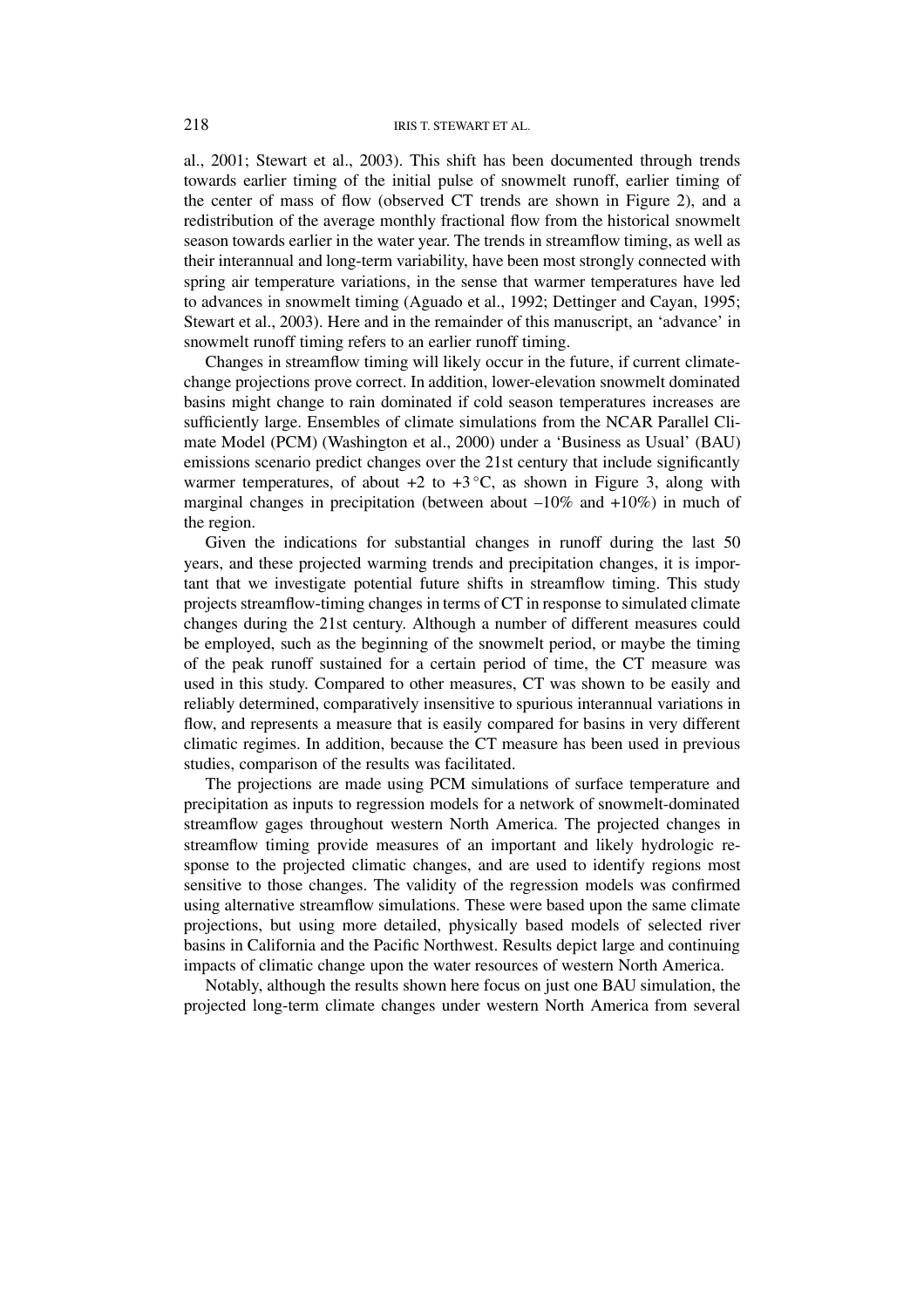

*Figure 1.* (a) Fraction [%] of annual discharge occurring during the primary snowmelt runoff season April through July (AMJJ) for snowmelt dominated streams. (b) Average temporal center of mass of streamflow (CT) [month] for snowmelt dominated gages from the 1951–1980 climatological period.



*Figure 2.* Observed changes in the timing of the center of mass of flow (CT). Color of the symbols corresponds to a given magnitude of the linear trend, which is given in terms of the corresponding overall shift [days] for the 1948–2000 historical period. Larger circles indicate statistically significant trends at the 90% confidence level, smaller circles correspond to trends that do not meet statistically significance threshholds at the 90% confidence level.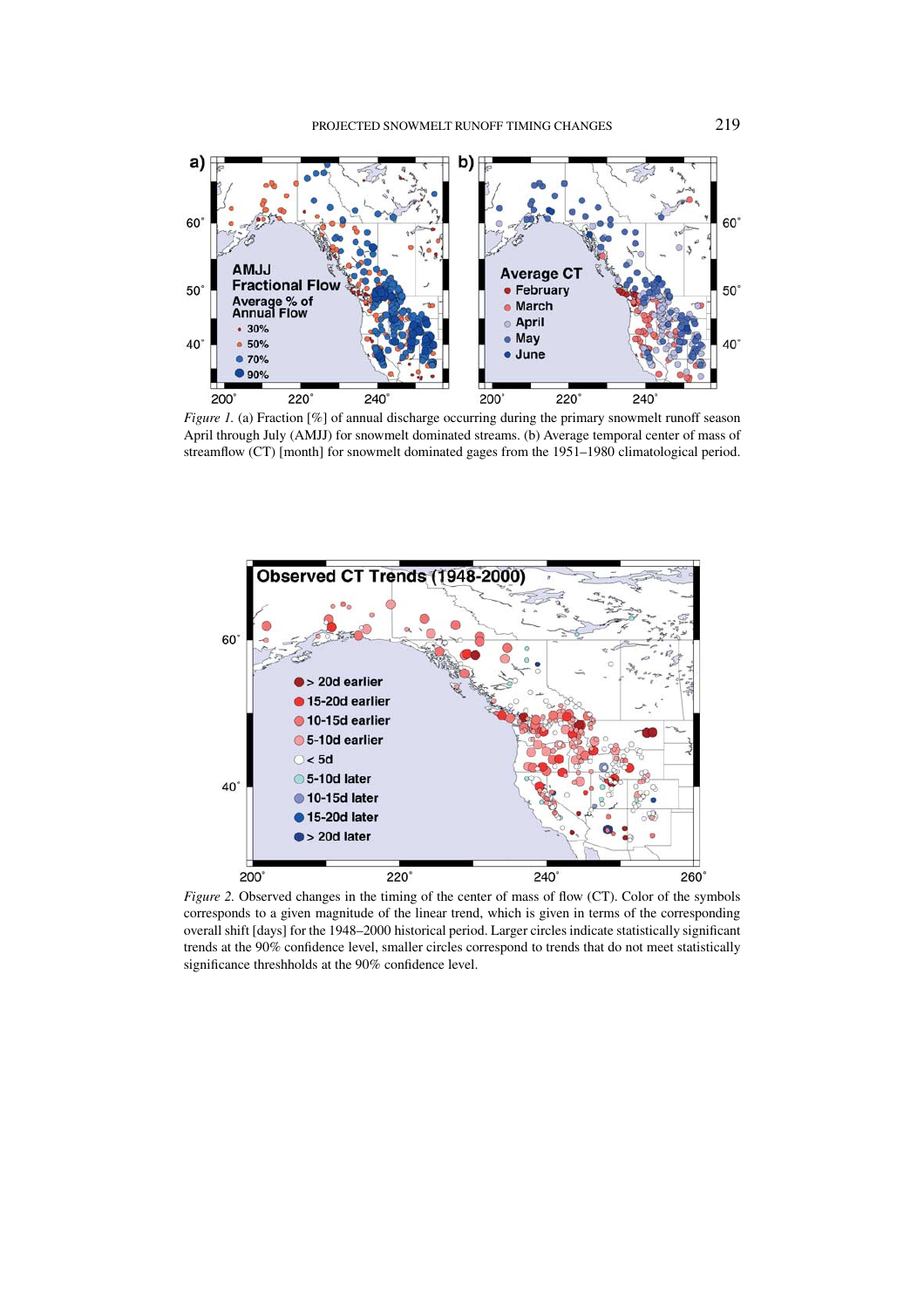

*Figure 3.* (a) Change in annual surface air temperature [°C] (red dots) and (b) total precipitation [mm] (green dots) for 2070–2099 PCM climate change simulation BAU B06.46 minus 1951–1980 PCM historical simulation B06.22. Contours show temperature and precipitation changes for three different PCM future-climate ensemble members vs. the same historical simulation: B06.46 minus B06.22, B06.47 minus B06.22, B06.44 minus B06.22.

simulations by PCM beginning with differing initial conditions are quite similar. Thus the projected streamflow timing changes reported here are generally representative of the effects of any of the simulations contoured in Figure 3.

## **2. Data**

The average CT was calculated from daily or monthly flow volumes for each of 279 snowmelt dominated streams in western North America. Streamflow records for the U.S. part of the study area were selected from the USGS Hydro-Climatic Data Network (Slack and Landwehr, 1992). Records for the Canadian part of the study area are average monthly streamflow rates from the Reference Hydrometric Basin Network of Environment Canada. Non-snowmelt dominated streams and gages with insufficiently complete records were eliminated from those data sources to form the selection used here. A stream was determined to be snowmelt dominated if an initial spring or summer snowmelt pulse (Cayan et al., 2001) was discernable for more than 30 of the 52 years in the record.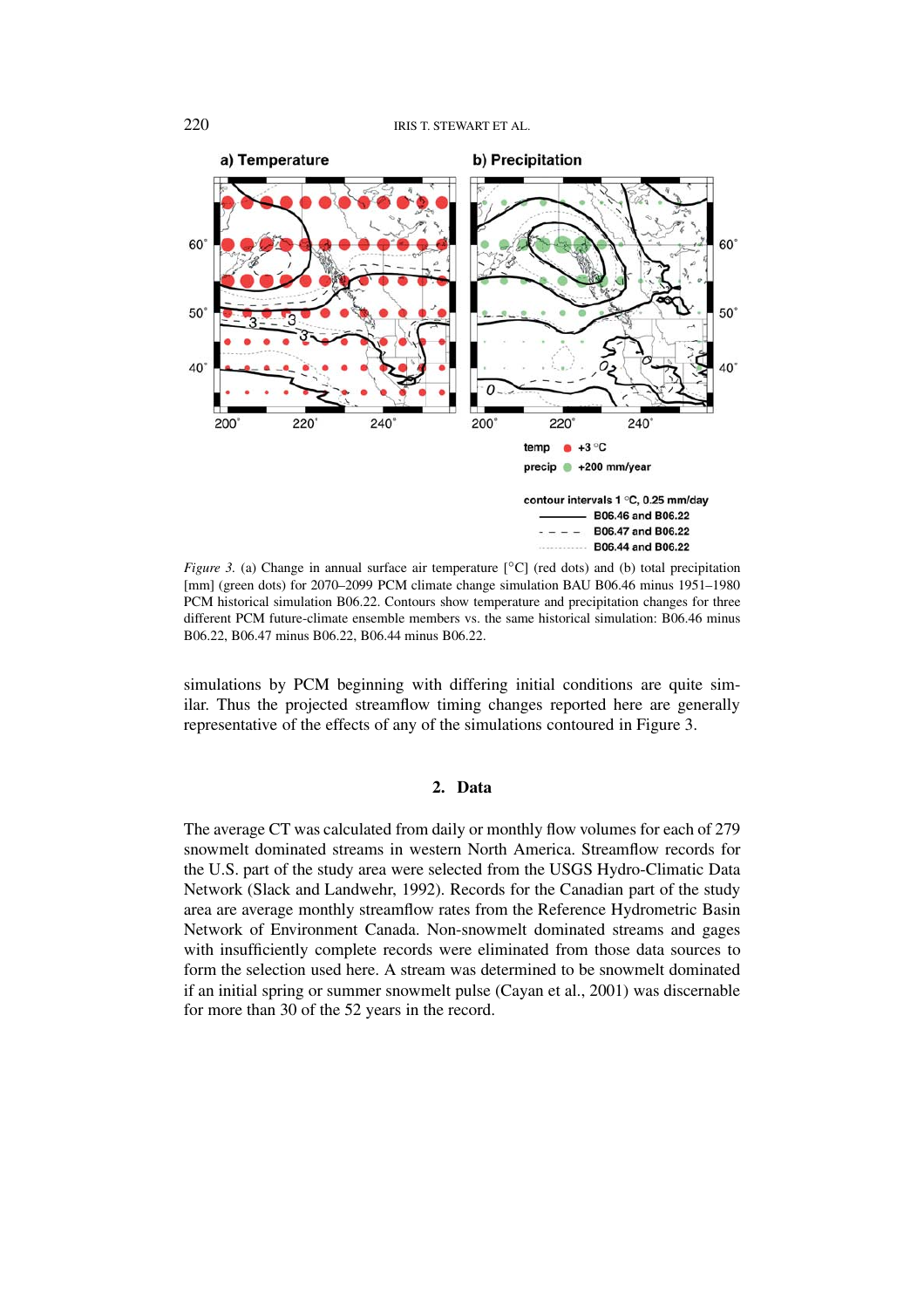These analyses used the time series of gridded average monthly temperature and precipitation anomalies from the NOAA Climate Diagnostic Center (Eischeid et al., 1995). Temperature [◦C] and precipitation [mm] anomalies were computed with respect to the 1951–1980 climatological period and for the center of each 5° grid cell. Simulated daily temperatures and precipitation rates from a PCM simulation of global climate variations in response to BAU greenhouse-gas and aerosol emissions (described by Dai et al., 2001) were compiled into time series of monthly mean air temperatures and precipitation rates on a 5◦ latitude-longitude grid from February 1995 through November 2099. The calculated temperature and precipitation anomalies, taken from a climatology from a PCM historical simulation, then were used to project changes in CT.

To assess whether the (linear) statistical models of CT changes applied here were adequate to project the levels of change indicated for the 21st century, the statistical models were compared to detailed, physically based hydrologic models under the same climatic conditions for several rivers where such detailed models and simulations were available.

Flows in the Snake River, Ice Harbor Reservoir gage and in the Columbia River at the Dalles in the Pacific Northwest were simulated by the large-scale Variable Infiltration Capacity (VIC 4.0.3) hydrologic modeling system (Maurer et al., 2002; Payne et al., 2004, this volume) running at 1/4◦ resolution. Input consisted of daily precipitation and temperature series, based on historical meteorological observations conditioned by PCM BAU simulation B06.46 projected climate trends (Wood et al., 2004, this volume).

In addition, simulated flows in the Merced, Carson, and American Rivers of the Sierra Nevada were compared to the regression model output. Responses of water and energy balances, and streamflow from the basins, to the BAU PCM simulation, were simulated for the three basins using the USGS Precipitation-Runoff Modeling System PRMS (Leavesley et al., 1983; Dettinger et al., 2004, this volume). The physically-based models for the California gages were driven with daily precipitation and (minimum and maximum) temperatures from the PCM BAU B06.46 simulation, adjusted for elevation effects. Series with the same historical-period statistics as those observed at selected weather stationswere obtained using an algorithm described by Dettinger et al. (2004, this volume). The precipitation and temperatures at these weather stations provide the inputs for the calibrated versions of watershed models of the Merced River above Happy Isles and the East Fork of the Carson River. Application of the adjustments described above to BAU B06.46 simulated climate change outputs was used to simulate site-specific climate changes in these two watersheds.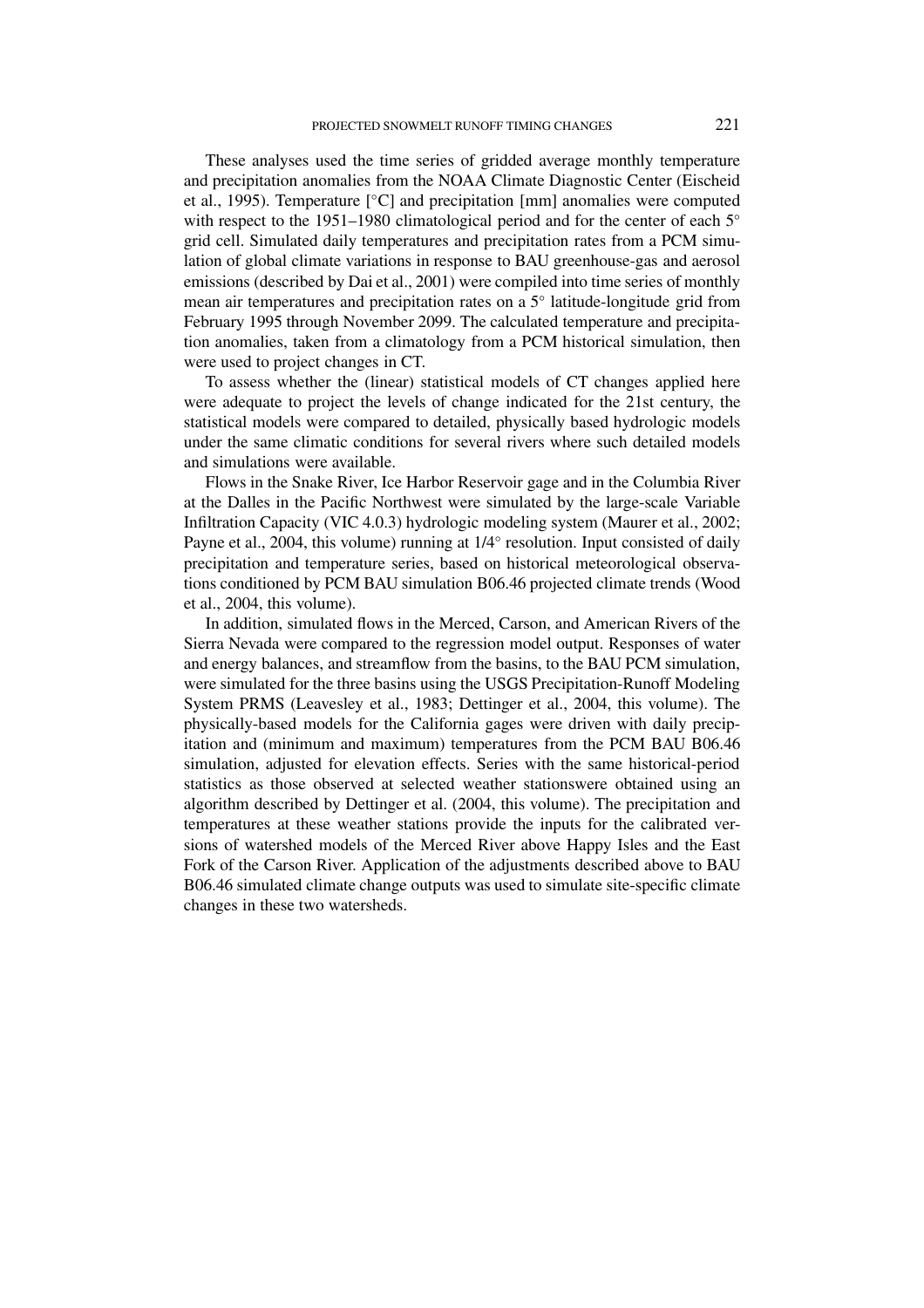### **3. Methods**

Projections of future CT changes across western North America were obtained in two stages. First, linear regression coefficients relating streamflow timing to climate indices were estimated from historical data. Second, changes in streamflow timing were projected for the 1995–2099 period by applying the regression models to temperature and precipitation anomalies from the PCM BAU simulation.

The CT measure of runoff timing used here is the flow-weighted timing, or 'center of mass' of streamflow, calculated as

$$
CT = \sum (t_i q_i) / \sum q_i , \qquad (1)
$$

where  $t_i$  is time in months (or days) from the beginning of the water year (October 1) and  $q_i$  is the corresponding streamflow for month *i* (or water year day, *i*). Therefore CT is a date given in days or months. The time series of historical annual CT, as well as its average, were determined for each gage for a 1950–1981 climatological period.

A gage's CT is a reflection of the climatic conditions that govern its snowmelt runoff timing, to the extent that it is snowmelt dominated. Precipitation influences on flow timing were characterized by a precipitation index (PI), defined as the October–April average precipitation anomaly. This definition of PI measures the 'bulk effect' of the water year precipitation on streamflow timing. Historically, at many snowmelt-driven watersheds, variations in the cumulative winter season precipitation produce an effect on the timing of runoff that, for interannual fluctuations, is of the same order of importance as spring temperature anomalies. The PI measure, of course, does not capture fluctuations in the seasonal timing of precipitation, which indeed have a strong influence upon streamflow timing (Aguado et al., 1992). But our analysis of the PCM BAU ensembles yields no indication of changes in the seasonality of precipitation over the 21st century. Hence, for the present analysis, we seek to understand whether overall changes in precipitation, not fluctuations of its occurrence within the season, will influence streamflow timing.

Similarly, a temperature index (TI) time series was calculated for each gage. The TI measure is an average temperature anomaly over a gage-specific four-month interval. That interval included the average month of CT for a given gage, the two months prior, and the month after the average CT. TI therefore is a measure of air temperature variations during the critical season of snowmelt runoff that is specific to each gage.

The relationship between historical CT anomalies and the TI and PI anomalies was estimated by fitting three linear-regression models:

$$
CT_{TI} = a_1 TI + \epsilon_{TI}
$$
  
\n
$$
CT_{PI} = b_1TI + \epsilon_{PI}
$$
  
\n
$$
CT_{TIPI} = a_2TI + b_2PI + \epsilon_{TIPI}.
$$
\n(2)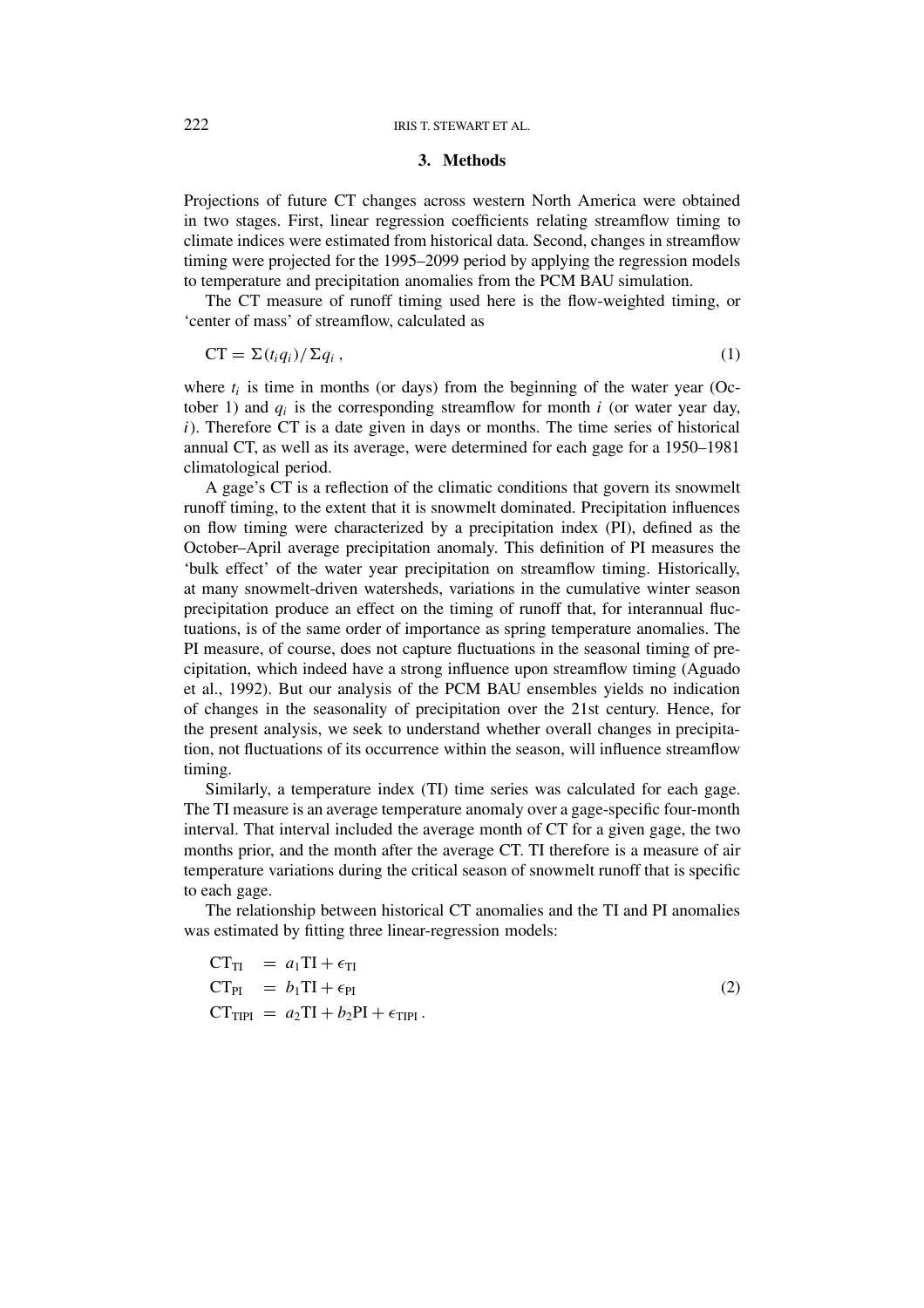Here  $CT_{TI}$ ,  $CT_{PI}$ , and  $CT_{TIPI}$  refer to projected CT based on TI, PI, and TI and PI respectively. These separate measures are introduced to quantify the effects of temperature only, precipitation only, and the combined effects of temperature and precipitation on streamflow timing. The subscripts a and b denote the regression coefficients with respect to TI and PI, the subscripts 1 and 2 refer to simple and multiple regression, and the  $\epsilon s$  represent the residual CT variations not linearly related to PI or TI respectively. Note that in these experiments only the runoff timing, and not the runoff volume is modeled. To project changes in CT, simulated temperature and precipitation values for the 1995–2099 period were extracted from the PCM B06.46 run. The temperatures and precipitations were analyzed onto a 5◦ latitude-longitude grid, and then interpolated to each gage, from which the TI and PI values were derived. The changes in CT, compared to the 1951–1980 climatology, were projected by driving each of the three regression models for each gage with the simulated TI and PI anomalies. Anomalies of TI and PI were calculated using mean values over 1951–1980 from the ACPI historical simulation B06.22. Thus, three projections of anomalous CT change were obtained; one reflecting only the TI changes, one reflecting only PI changes, and one reflecting the simultaneous TI and PI changes. Subsequently, the absolute CT projections were calculated by adding the average CT for each gage to the projected anomalous changes in CT.

Finally, projections with the statistical models were compared with projected flows from selected physically-based models of snowmelt-driven streams in the Pacific Northwest and in the California Sierra Nevada. This comparison allows an assessment of whether historically based statistical models are adequate for projecting the indicated levels of CT change.

#### **4. Results**

The timing of snowmelt runoff in rivers of western North America is not only a function of latitude, but is also strongly dependent on the local climatic and physiographic setting of each watershed. Thus, CT varies considerably across the study area (Figure 1b). For example, the average CT for mid-elevation gages in the southern and western regions is in April, whereas the average CT at higher elevation gages and those located farther inland is in May or June. In spite of this complex spatial variability in the CT climatology, observed year-to-year (and longer term) variations of snowmelt-driven streamflow timing are widespread and regionally coherent (Cayan et al., 2001).

As Figure 2 shows, a large majority of rivers in western North America have exhibited trends toward earlier snowmelt timing during the last few decades; very few streams have exhibited trends toward later streamflow timing. Many streams have yielded CT advances of 10–30 days over the 1948–2000 observational period. The greatest CT trends have occurred in the Pacific Northwest, Canada, Alaska, and the mountain plateaus of Washington, Oregon, and western Idaho. Many of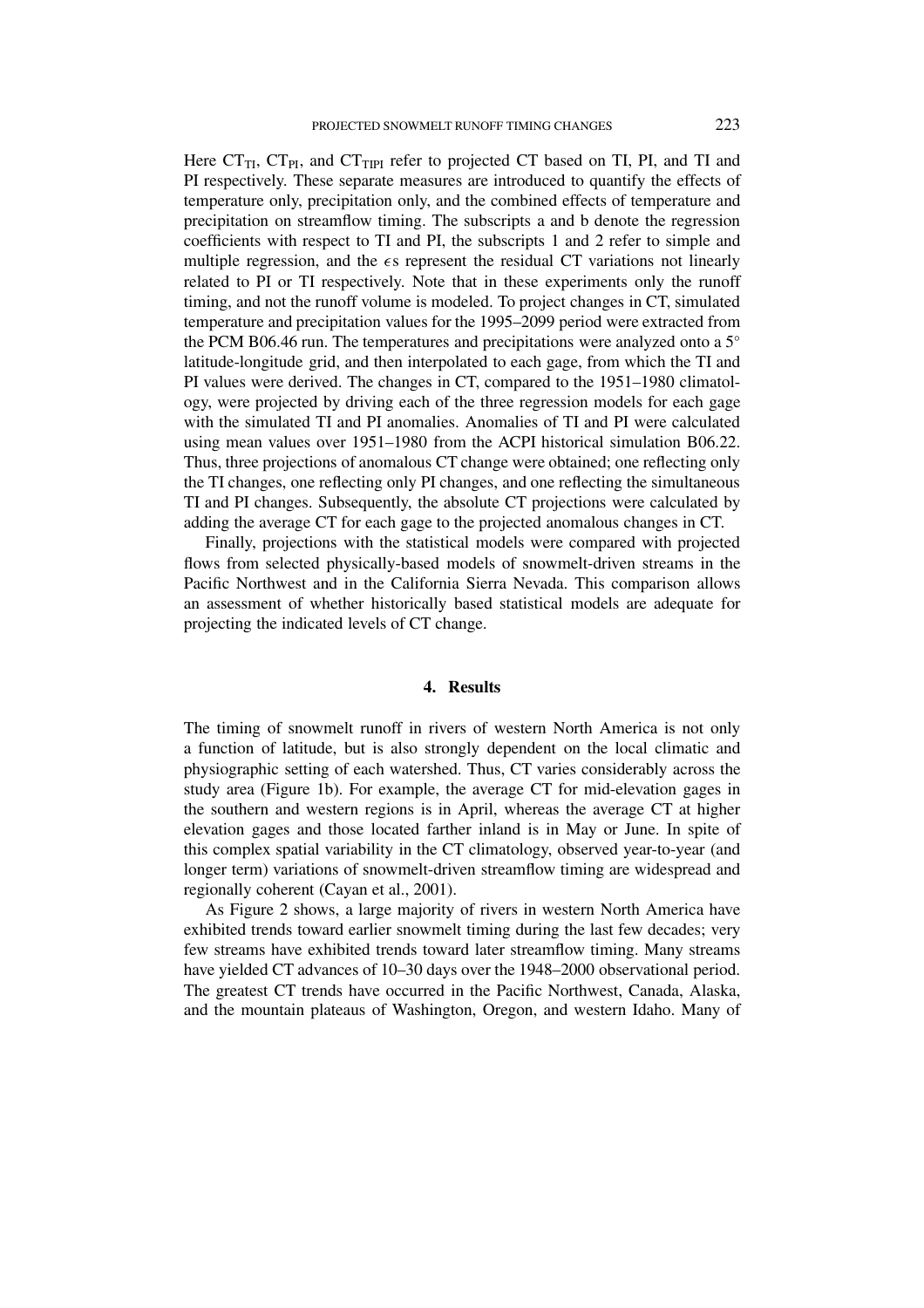these trends towards earlier flow (*>*30%) are statistically significant at the 90% level, especially in the Pacific Northwest, Rocky Mountain, Canadian, and Alaskan regions.

Important trends in streamflow timing will also occur under the climate changes projected by the ACPI BAU simulations. The changes are driven by the broad scale warming trends and the regional scale moistening (northwestern North America) and drying (southwestern North America) shown in Figure 3. The timing of springsummer runoff from snowmelt dominated watersheds is most strongly dictated by temperature and, to a lesser extent, by the volume of precipitation, as shown by the responses to incremental changes in spring-summer temperatures (TI) and seasonal total precipitation (PI) illustrated in Figure 4.

Thus, when CT trends are projected into the 21st century using the regression models [2] it is clear that the warming contained in PCM would dominate over any changes that are simulated in regional precipitation. Comparisons of the trends in  $CT_{TI}$ ,  $CT_{PI}$ , and  $CT_{TIPI}$  indicate that projected CT trends are most strongly connected to the projected TI trends (e.g., Figures 5–8). Four examples of historical (CT) and projected ( $CT_{\text{TI}}$ ) time series for basins from the more strongly impacted regions are shown in Figure 5, along with the historical and simulated TI. Notably, trends in  $CT_{\text{TI}}$  towards earlier in the water year seem to transition quite smoothly from recent observed trends (Figure 2). By contrast, the small projected changes in PI minimally affect  $CT_{PI}$  timing, as shown in Figure 6 for the same four examples.

The projected TI-dependent  $CT_{TI}$  trends (Figure 5) are larger than the PIdependent  $CT_{PI}$  trends (Figure 6), because  $CT$  is much more sensitive to  $TI$ variations than to PI variations (Figure 4). Notably,  $CT_{PI}$  sensitivities (regression coefficients) are such that in most regions like Central and Northern Rocky Mountains and from Central Washington to Alaska, projected increases in PI yield later runoff and would counteract some of the hastening of runoff due to projected springtime warming trends. However, the PI influences on projected CT trends are essentially negligible because the sensitivities of CT to PI are so small. To counteract the effects of projected TI increases would require extremely large increases in PIs much larger than those projected under the BAU scenarios. For example, the CT sensitivities to PI in several rivers of the PNW (to be discussed later) are such that PI would need to increase by  $+23$  mm/day (or more than 8 m/yr) to produce an opposing effect on CT that would balance the effect of  $+1$  °C of springtime warming.

Because the projected changes in PI contribute only small changes in CT, the projected  $CT_{TIPI}$ , from multiple regression, are almost entirely dominated by changes in TI, as can be seen by comparing Figures 7 and 8. 20-yr averages of  $CT_{\text{TI}}$  changes (dependent on changes in TI only) in the 21st century are similar in direction, and of equal or larger magnitude, to trends observed in the past 50 years (Figure 2). Notably, though, the magnitudes of the projected CT changes are smaller in the north than in the south, while the observations tend to be larger in the Pacific Northwest and smaller in the Southwest. Average changes for three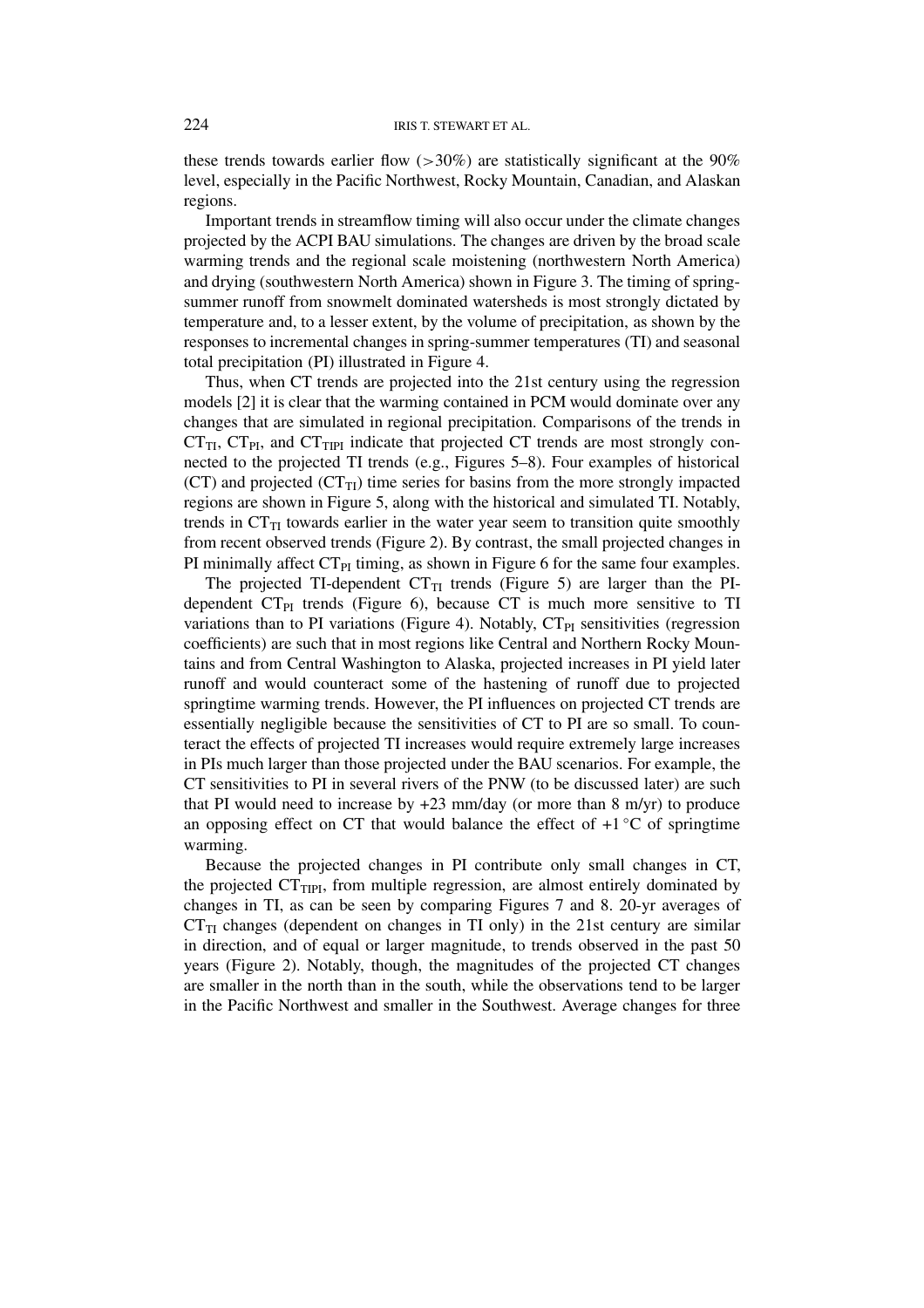

*Figure 4.* Change in CT [days], as determined from simple linear regression, resulting from (a) +1 °C change in TI and (b) +1 mm/day change in precipitation. Prescribed changes in TI and PI correspond to about 2 standard deviations for each index.

future periods are shown in Figure 8. At the end of the 21st century (Figure 8c), CT is projected to be 30 to 40+ days earlier for many gages, relative to 1951– 1980 conditions. Most strongly impacted by this projected shift in  $CT_{TI}$  are the Pacific Northwest, the Sierra Nevada, and the Rocky Mountains. Somewhat less impacted are the Alaskan, and western Canadian rivers, where shifts of 10 to 20 days are predicted by the end of the century, despite the fact that temperatures, and TI, trends increase poleward in the PCM BAU climate projection. The weakening of the  $CT_{TI}$  trends in Canada and Alaska in Figure 8 reflects the historical tendency for the CT of northern rivers to be less sensitive to temperature fluctuations, at least in part because the basins are so cold that 'normal' temperature fluctuations have less influence on snowmelt timing than in basins that hover nearer the freezing point.

Because the temperature-driven timing  $(CT_{TI})$  projections in Figure 8 are based on simple regression relations derived solely from the historical observations period, it is natural to wonder whether – under the projected climate changes in the 21st century – the simple models are still applicable. To test this,  $CT_{TI}$  values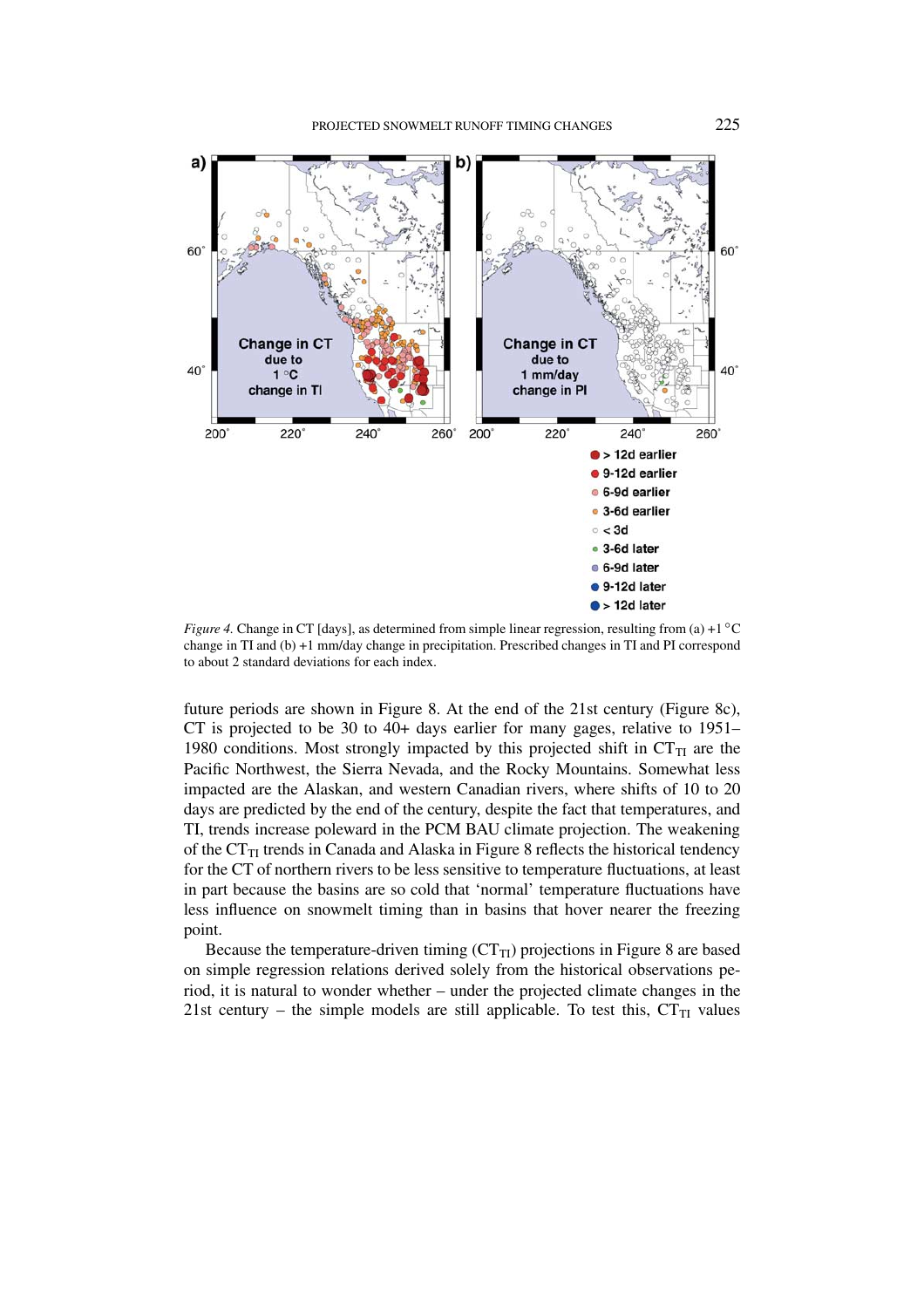

*Figure 5.* Time series of historical CT (1951–2000) (circles) and projected CT (1995–2099) (triangles) with the historical and simulated TI (solid lines) for selected streams. CT was projected from its regression relation with TI and with PCM projections of TI under a business-as-usual future. Note the reversal of the y-axis for CT. Longitude and latitude indicate the location of the gage site.

projected by the regression models were compared to projections using spatially detailed, physically-based hydrologic models in selected streams of the Pacific Northwest and Sierra Nevada. In rivers of the Pacific Northwest (Figures 2 and 9a,b), the regression-based projections correlate well with simulated flow timings from the VIC model (Payne et al., 2004; Wood et al., 2004, both this volume), with correlations during the 21st century between 0.5 and 0.7. Although a minor bias in the regression-based projections toward later CTs exists, the long-term projected trend and the year-to-year fluctuations simulated by VIC are well reproduced by the regression relations throughout the 21st century (Figure 9). The agreement between these two estimates indicates that, even as the climate warms, both the trends and short-term variations are within the capacity of the regression relations.

For the rivers of the Sierra Nevada, there is fair agreement, as represented by the comparison, in Figures 9c,d, of projected CTs for the Carson and Merced Rivers by regression relations and by a physically-based PRMS model (Dettinger et al., 2004, this volume). The correlation between the CT series from the regression and the CT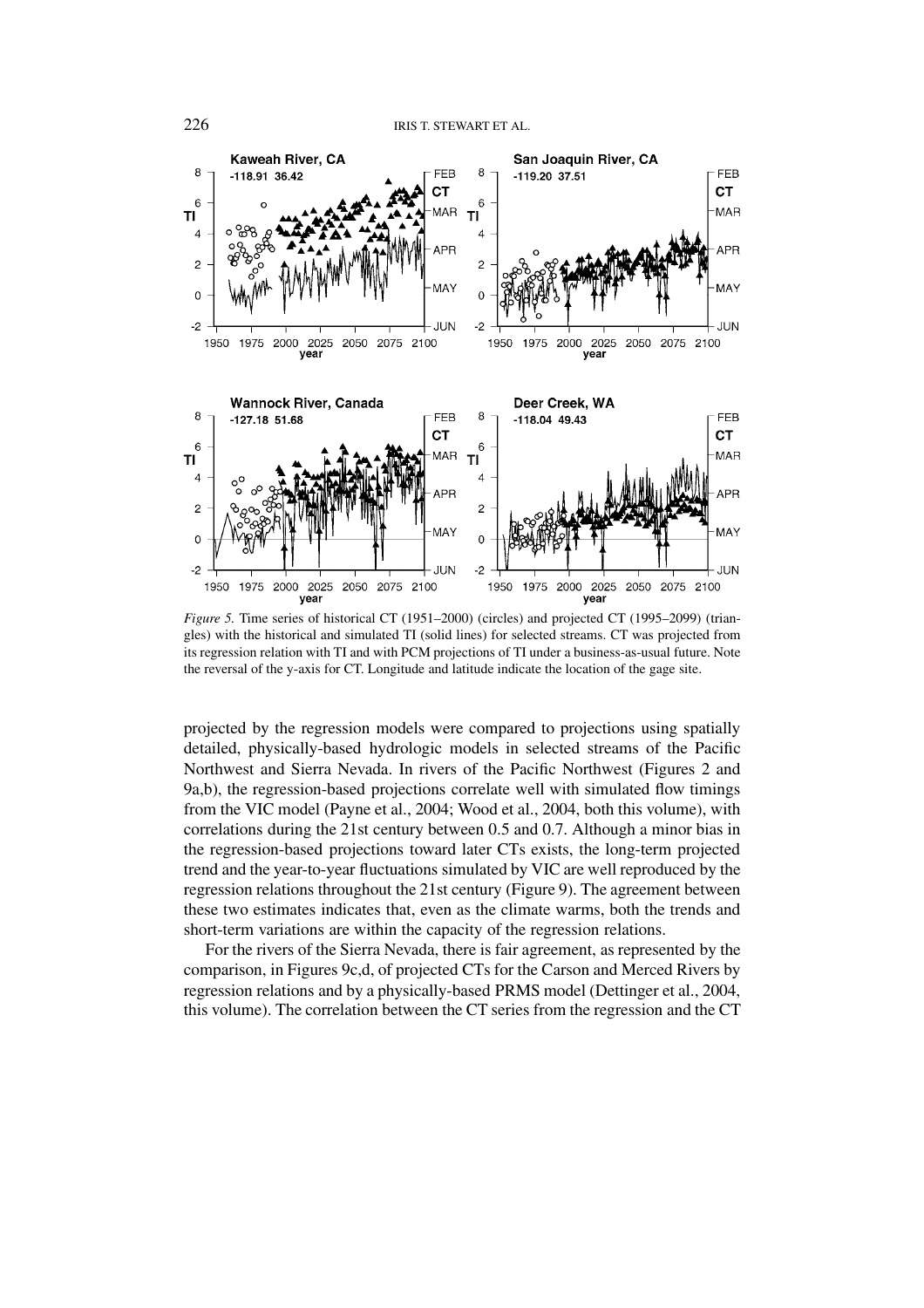

*Figure 6.* Time series of historical CT (1951–2000) (circles) and projected CT (1995–2099) (triangles) with the historical and simulated PI (solid lines) for selected streams. CT was projected from its regression relation with PI and with PCM projections of PI under a business-as-usual future. Note the reversal of the y-axis for CT. Longitude and latitude indicate the location of the gage site.



*Figure 7.* The 2080–2099 average of projected changes in CT [days] as determined by regression with PI. Values shown are differences from the average CT using the 1951–1980 climatology.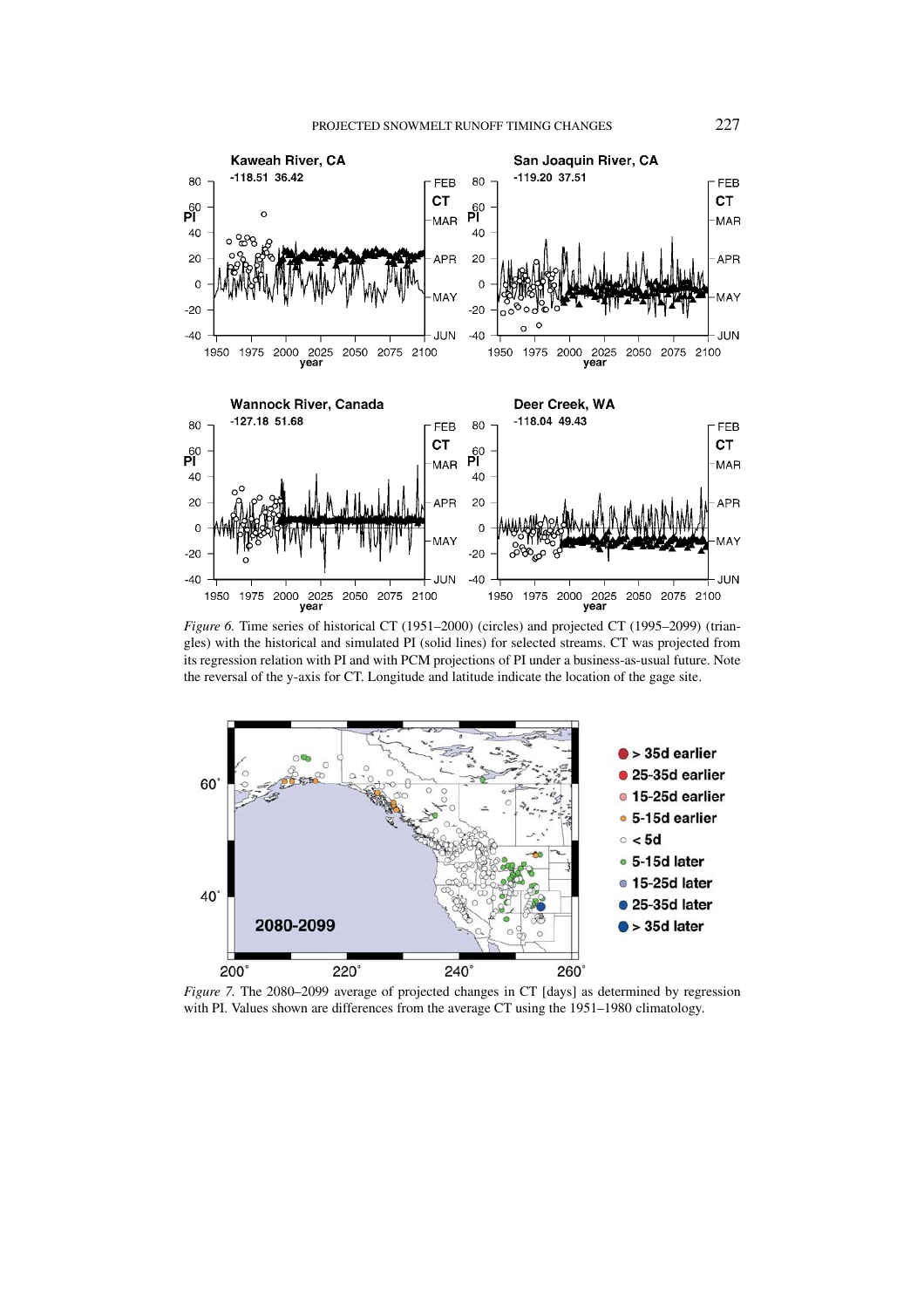

*Figure 8.* 20-year averages of projected changes in CT [days] as determined by regression with TI, and compared to the average CT using the 1951–1980 climatology. Projected CT is averaged over (a) 2000–2019, (b) 2040–2059, and (c) 2080–2099.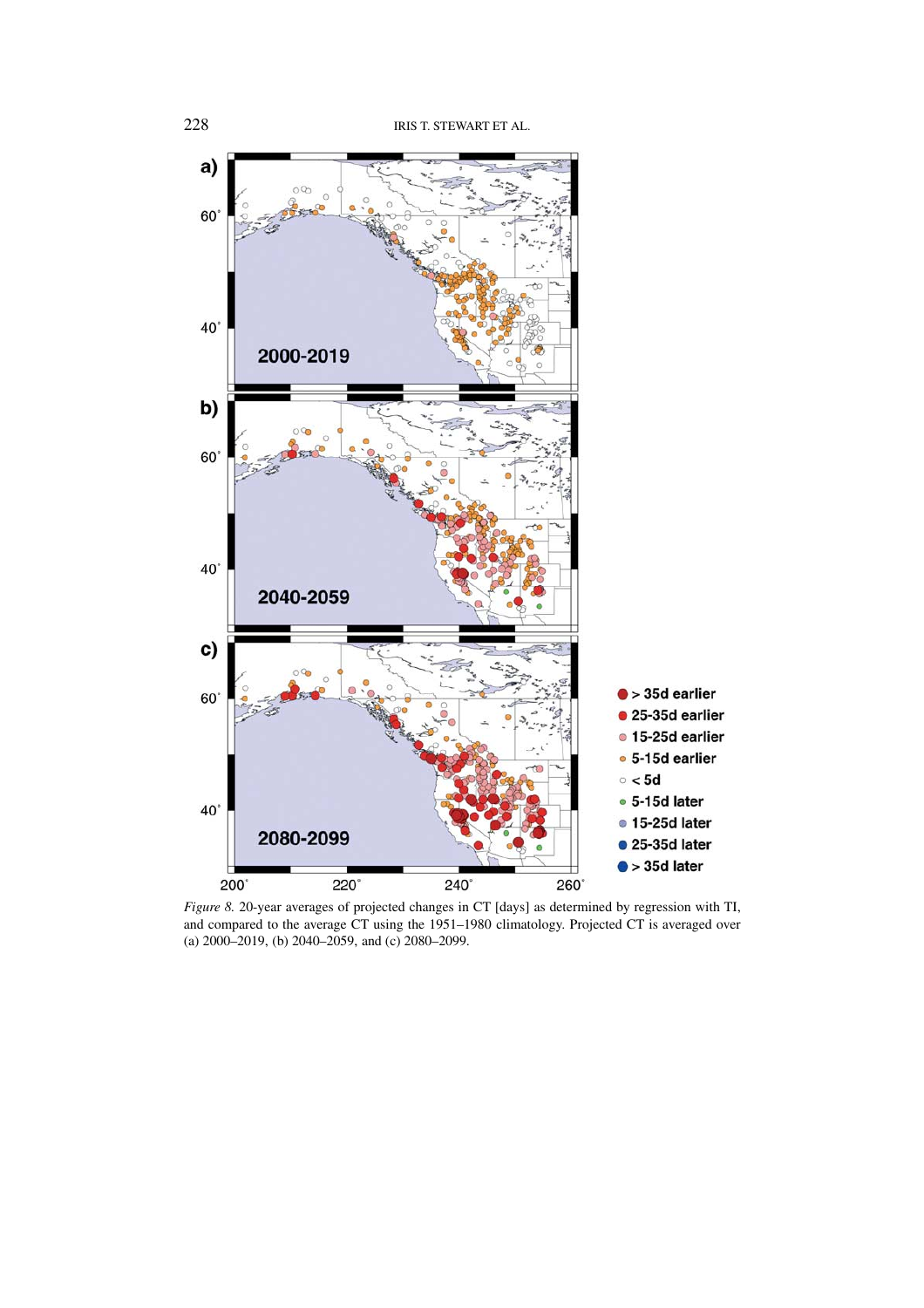

*Figure 9.* Comparison of CT projected by simple regression with CT calculated from physically based models. In the Pacific Northwest, the CT calculated for the Similkameen River from the regression model (dotted line) is compared to CT calculated from simulated output by the VIC model for several gages in the Pacific Northwest (solid lines). (a) Columbia River at the Dalles, and (b) Snake River at Ice Harbor Reservoir. In the Sierra Nevada, comparison is for CT from the simple regression model for the (c) Merced River at Happy Isles, (d) Carson River at East Fork to CT calculated from simulated output by the USGS Precipitation-Runoff Modeling system (solid lines). Units for CT are calendar year months.

series from the PRMS models of the Carson and Merced Rivers are 0.33 and 0.53, respectively. The offset between the PRMS simulation and the regression model series for the Merced River, and to a lesser extent, the Carson River, is thought to arise from a problem with downscaling diurnal temperatures resulting in a warmer bias that is not present in the daily mean temperatures. However, the correspondence between the interannual fluctuations produced by the two methodologies is close enough to be investigated further. Importantly, they produce nearly the same trend in CT.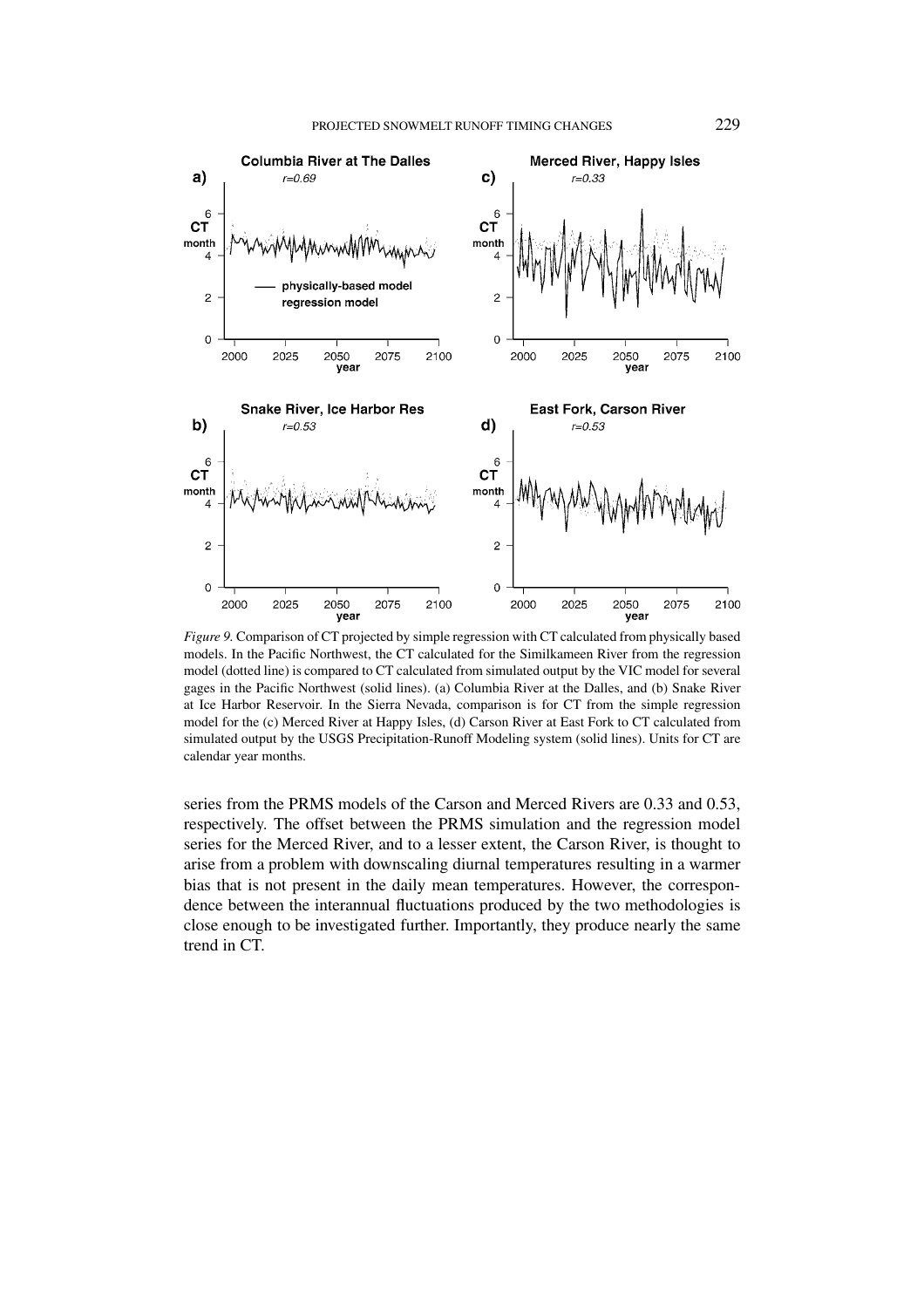### **5. Conclusions**

Regional climate responses to a 21st century 'Business as Usual' emissions scenario, as simulated by PCM, include significant springtime warming trends over western North America. The warmer regional spring temperatures are the dominant force that yields projections of trends toward earlier snowmelt runoff throughout the region. Although precipitation also varies, its trends are much less significant. The projected streamflow timing trends are quite consistent, in terms of both direction and rate, with recent advances in streamflow timing observed over the past 50 years. The overall simulated response over the 21st century is larger than the observed changes to date and would add to the observed changes. The projected runoff-timing trends are most pronounced in the Pacific Northwest, Sierra Nevada, and Rocky Mountain regions, where the eventual CT change amounts to 20–40 days at many streams.

Whether the response in CT to the temperature trend will level out or increase at a certain threshold cannot be determined from a simple linear regression model. Comparisons to more detailed, physically based hydrologic models suggest that (in California and the Northwest) such nonlinear thresholds have not been reached within this projection. In contrast to the strong influence of projected temperature trends on CT, the modest projected changes in precipitation, by PCM, do not yield noticeable changes in CT. Thus, for the levels of changes projected by PCM, the joint influence of temperature and precipitation on CT trends is completely dominated by the temperature trends.

A one-month advance in the timing of snowmelt runoff could threaten storage efficiencies for many reservoirs in the study area. Besides providing water supply, these reservoirs are operated for flood-protection purposes, and consequently may release large amounts of otherwise useful water during the winter and early spring. In such facilities, earlier flows would place more of the year's runoff into the category of hazard rather than resource. A one-month advance would also increase the length of the summer drought that characterizes much of western North America, with important consequences for water supply, ecosystem, and wildfire management.

#### **Acknowledgements**

We gratefully acknowledge support for this work through a University Corporation for Atmospheric Research (UCAR) and National Oceanic and Atmospheric Administration (NOAA) postdoctoral fellowship for ITS, the U.S. Department of Energy's (DOE) Office of Science (BER) Accelerated Climate Prediction Initiative (ACPI), NOAA's Office of Global Programs through the California Applications Program (CAP) and the California Energy Commission through the California Climate Change Center (CCCC) at Scripps Institution of Oceanography. We thank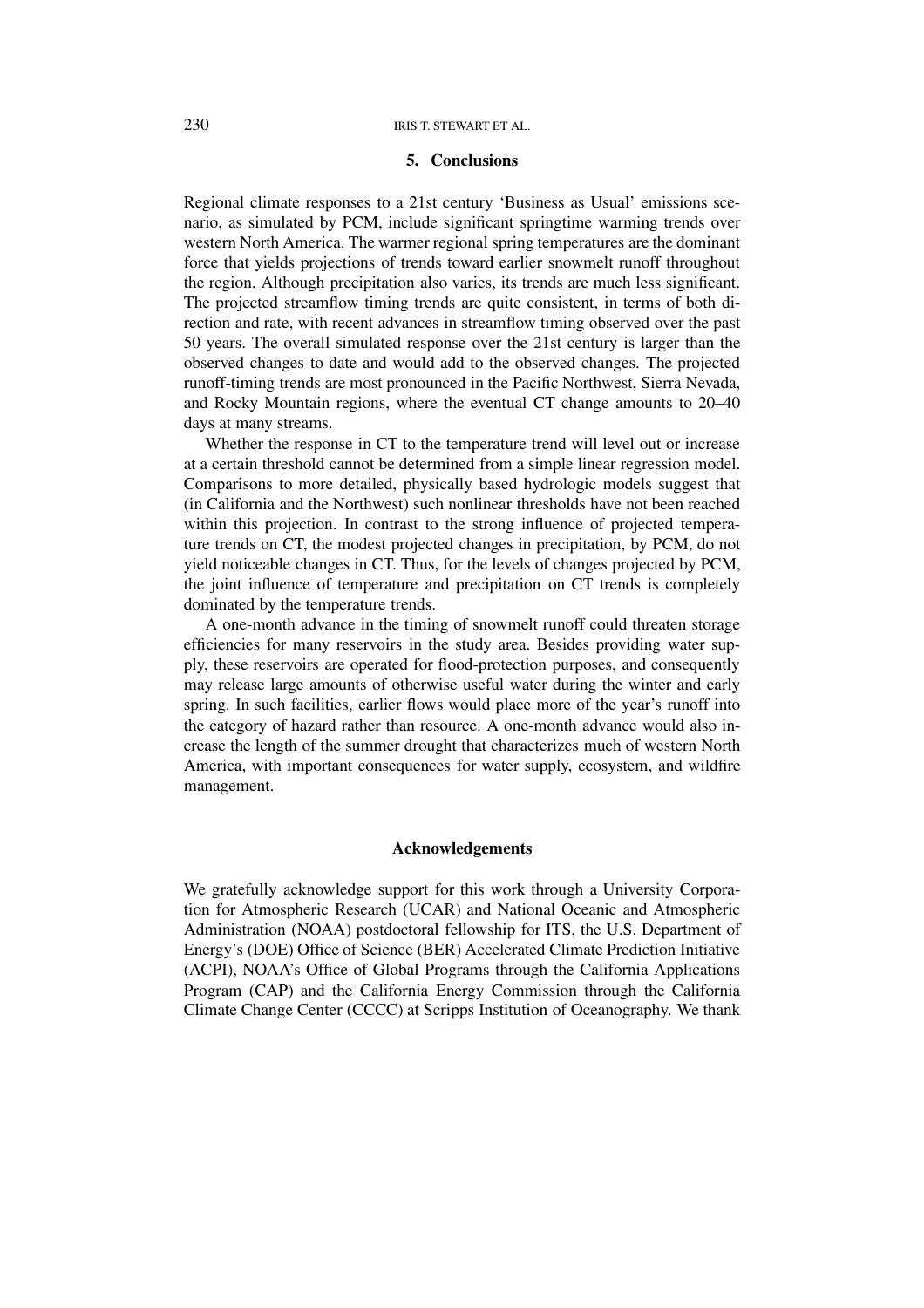the DOE ACPI project for supplying model simulations, Jon Eischeid and Henry Diaz for providing historical temperature and precipitation data, David Harvey of Environment Canada for supplying Canadian Streamflow data, and Andrew Wood for supplying the V.I.C. simulated streamflow data for rivers in the Pacific Northwest. Mary Meyer Tyree made crucial contributions of data, computations, and illustrations.

#### **References**

- Augado, E., Cayan, D., Riddle, L., and Roos, M.: 1992, 'Climatic Fluctuations and the Timing of West Coast Streamflow', *J. Climate* **5**, 1468–1481.
- Cayan, D. R., Kammerdiener, S. A., Dettinger, M. D., Caprio, J. M., and Peterson, D. H.: 2001, 'Changes in the Onset of Spring in the Western United States', *Bull. Amer. Meteorol. Soc.* **82**, 399–415.
- Dai, A., Wigley, T. M. L., Boville, B. A., Kiehl, J. T., and Buja, L. E.: 2001, 'Climates of the Twentieth and Twenty-First Centuries Simulated by the NCAR Climate System Model', *J. Climate*, **14**, 485–519.
- Dettinger, M. D. and Cayan, D. R.: 1995, 'Large-Scale Atmospheric Forcing of Recent Trends toward Early Snowmelt Runoff in California', *J. Climate* **8**, 606–623.
- Dettinger, M. D., Cayan, D. R., Meyer, M. K., and Jeton, A. E.: 2004, 'Simulated Hydrologic Responses to Climate Variations and Change in the Merced, Carson, and American River Basins, Sierra Nevada, California, 1900–2099', *Clim. Change* **62**, 283–317.
- Eischeid, J. K., Baker, C. B., Karl, T. R., and Diaz, H. F.: 1995, 'The Quality Control of Long-Term Climatological Data Using Objective Data Analysis', *J. Appl. Meteorol.* **34**, 2787–2795.
- Leavesley, G. H., Lichty, R. W., Troutman, B. M., and Saindon, L. G.: 1983, 'Precipitation-Runoff Modeling System: User's Manual', U.S. Geological Survey Water-Resources Investigations Report 83-4238, 207 pp.
- Maurer, E. P., Wood, A. W., Adam, J. C., Lettenmaier, D. P., and Nijssen, B.: 2002, 'A Long-Term Hydrologically-Based Data Set of Land Surface Fluxes and States for the Conterminous United States', *J. Climate* **15**, 3237–3251.
- Payne, J. T., Wood, A. W., Hamlet, A. F., Palmer, R. N., and Lettenmaier, D. P.: 2004, 'Mitigating the Effects of Climate Change on the Water Resources of the Columbia River Basin', *Clim. Change* **62**, 233–256.
- Pupacko, A.: 1993, 'Variations in Northern Sierra Nevada Streamflow: Implications of Climate Change', *Wat. Resour. Bull.* **29**, 283–290.
- Roos, M.: 1987, 'Possible Changes in California Snowmelt Patterns', Proc., 4th Pacific Climate Workshop, Pacific Grove, California, 22–31.
- Roos, M.: 1991, 'A Trend of Decreasing Snowmelt Runoff in Northern California', Proc., 59th Western Snow Conference, Juneau, Alaska, 29–36.
- Slack, J. R. and Landwehr, J. M.: 1992, 'Hydro-Climatic Data network (HCDN): A U.S. Geological Survey Streamflow Data Set for the United States for the Study of Climate Variations, 1874– 1988', U.S. Geological Survey Open-File Report 92-129, 193 pp.
- Stewart, I. T., Cayan, D. R., and Dettinger, M. D.: 2003, 'Changes towards Earlier Streamflow Timing across Western North America', in preparation.
- Wahl, K. L.: 1992, 'Evaluation of Trends in Runoff in the Western United States', AWRA, Managing Water Resources during Global Change, 701–710.
- Washington, W. M., Weatherly, J. W., Meehl, G. A., Semtner, A. J., Bettge, T. W., Craig, A. P., Strand, W. G., Arblaster, J., Wayland, V. B., James, R., and Zhang, Y.: 2000, 'Parallel Climate Model (PCM) Control and Transient Simulations', *Clim. Dyn.* **16**, 755–774.